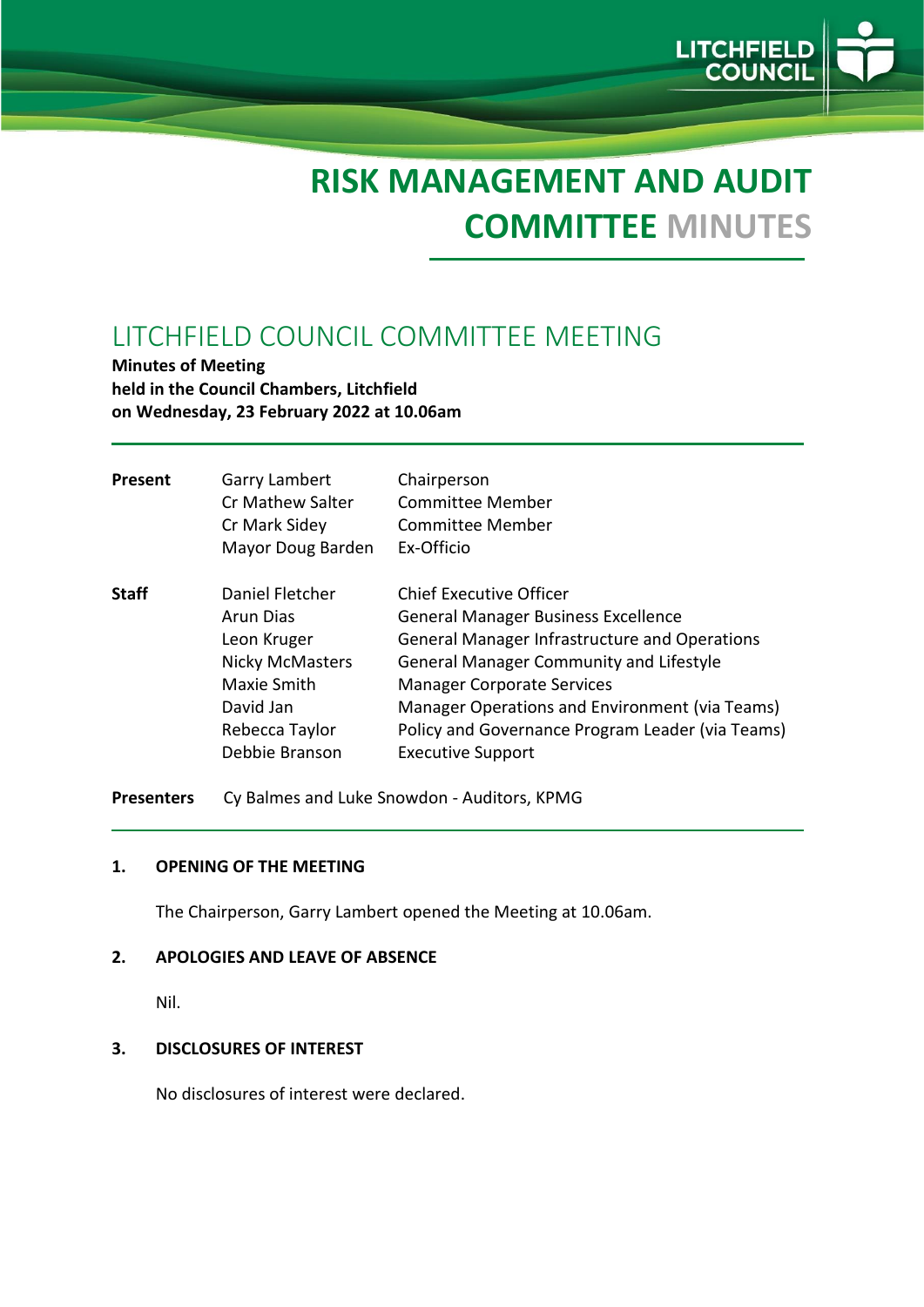#### **ORDER OF BUSINESS**

*Item 4 was relocated to be presented prior to Item 8.1.*

#### **5. CONFIRMATION OF MINUTES**

Moved: Cr Salter Seconded: Cr Sidey

THAT the full minutes of the Risk Management and Audit Committee Meeting held 26 October 2021, 4 pages, be confirmed.

**CARRIED (4/0)**

#### **6. BUSINESS ARISING FROM THE MINUTES**

Moved: Cr Salter Seconded: Cr Sidey

THAT Council receives and notes the Action Sheet.

**CARRIED (4/0)**

# **7. ACCEPTING OR DECLINING LATE ITEMS**

Nil.

#### **4. PRESENTATIONS**

Cy Balmes and Luke Snowdon, auditors for KPMG, conducted private Q&A with RMAC committee without staff in attendance, as per Risk Management Audit Committee Policy.

The Risk Audit and Management Committee received and noted the presentation.

*Staff present left the meeting at 10:12am prior to the presentation and returned at 10:32am.*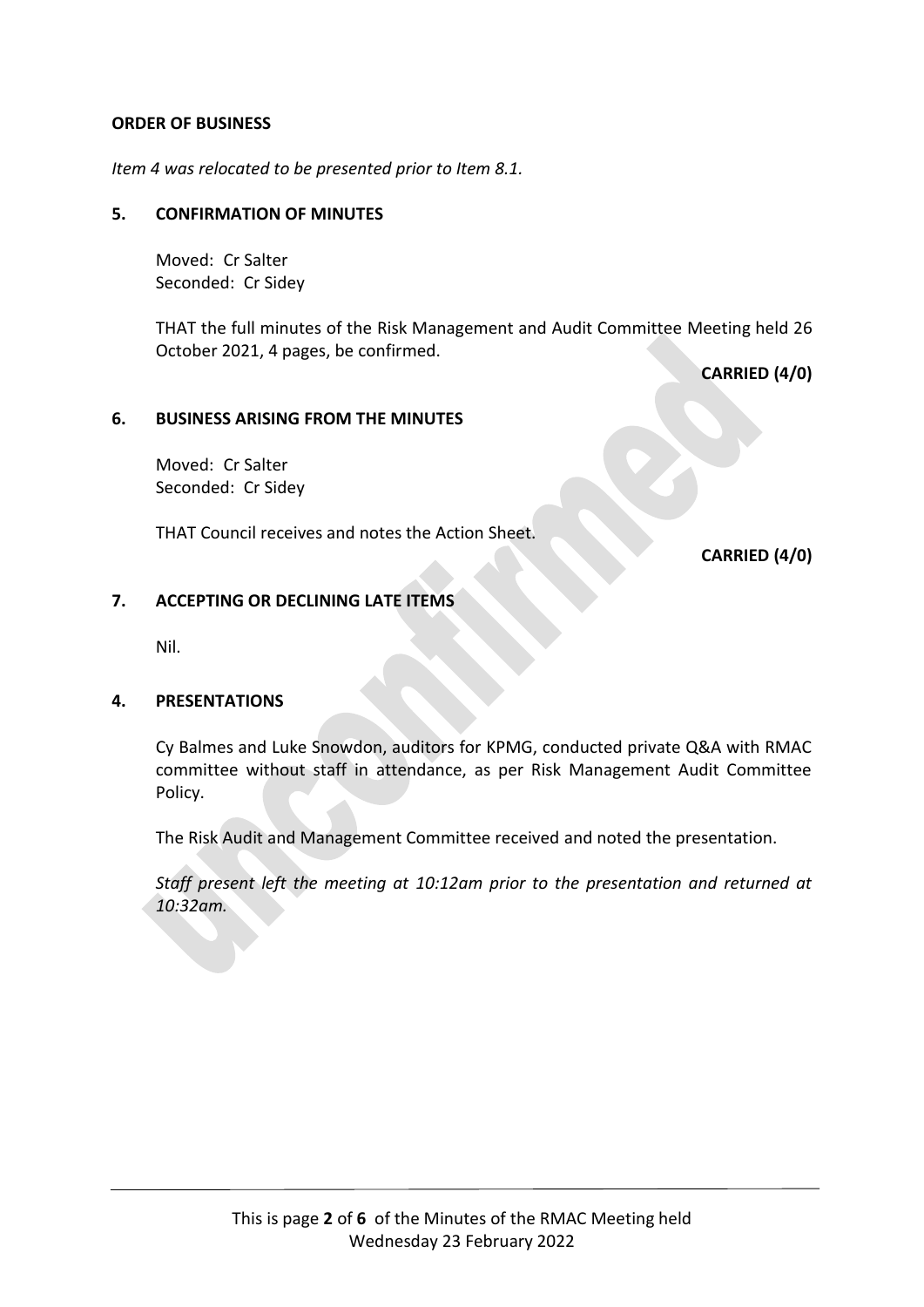#### **8. OFFICERS REPORTS**

#### **8.1 Closing Audit Report 2020-21**

*Cr Sidey left the meeting at 10:45am and returned at 10:46am.*

*Cr Sidey left the meeting at 10:48am and returned at 10:50am.*

Moved: Cr Sidey Seconded: Cr Salter

THAT the Risk Management and Audit Committee:

- 1. receive and note the closing audit report from KPMG for year ending 30 June 2021;
- 2. receive Management's responses to audit observations raised by KPMG; and
- 3. note the Risk Management and Audit Committee's preference to undertake in-camera discussions with the appointed auditors pursuant to FIN09, as soon as practicable, before November each calendar year.

**CARRIED (4/0)**

#### **8.2 Internal Audit Plan**

*Cr Sidey left the meeting at 11:01am and returned at 11:05am.*

Moved: Cr Salter Seconded:Cr Sidey

THAT the Risk Management and Audit Committee:

- 1. note the progress on the internal audits; and
- 2. support the proposed changes to the internal audit of Council's Reserve Management Arrangements.

**CARRIED (4/0)**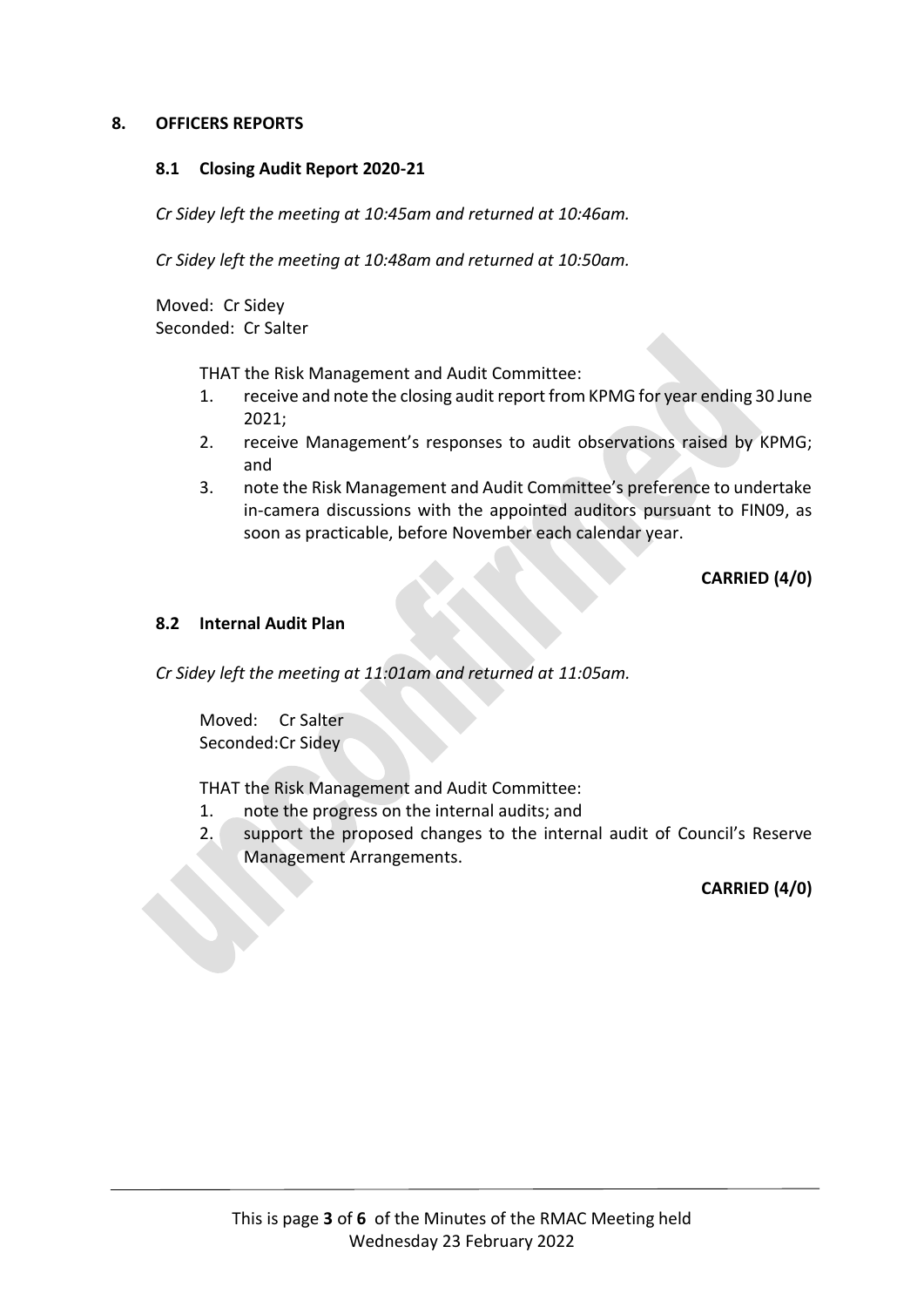#### **8.3 Risk Register**

Moved: Cr Sidey Seconded:Cr Salter

THAT the Risk Management and Audit Committee:

- 1. note the updated risk register;
- 2. note the completed actions in the risk dashboard of the risk register, which will be removed from the action list and controls to be updated where required;
- 3. request the CEO to provide an update report on Council's Risk Management Framework, specifically actions taken in waste management and the mobile workforce to the next Risk Management and Audit Committee meeting.

**CARRIED (4/0)**

#### **8.4 Records Management Strategy**

Moved: Cr Salter Seconded:Cr Sidey

THAT the Risk Management and Audit Committee receive and note the Records Management Strategy.

# **CARRIED (4/0)**

# **8.5 Litchfield Council Tree Risk Management Plan - Internal audit of Implementation Progress**

Moved: Cr Sidey Seconded:Cr Salter

THAT the Risk Management and Audit Committee:

- 1. accepts the internal Litchfield Council Tree Risk Management Plan Internal audit of implementation progress findings;
- 2. requests that internal audit treatments be included in the risk register; and;
- 3. notes the need for tree risk management software and hardware.

# **CARRIED (4/0)**

# **9. OTHER BUSINESS**

# **9.1 Power Road Procurement and Contract Management**

The matter to be referred to Council.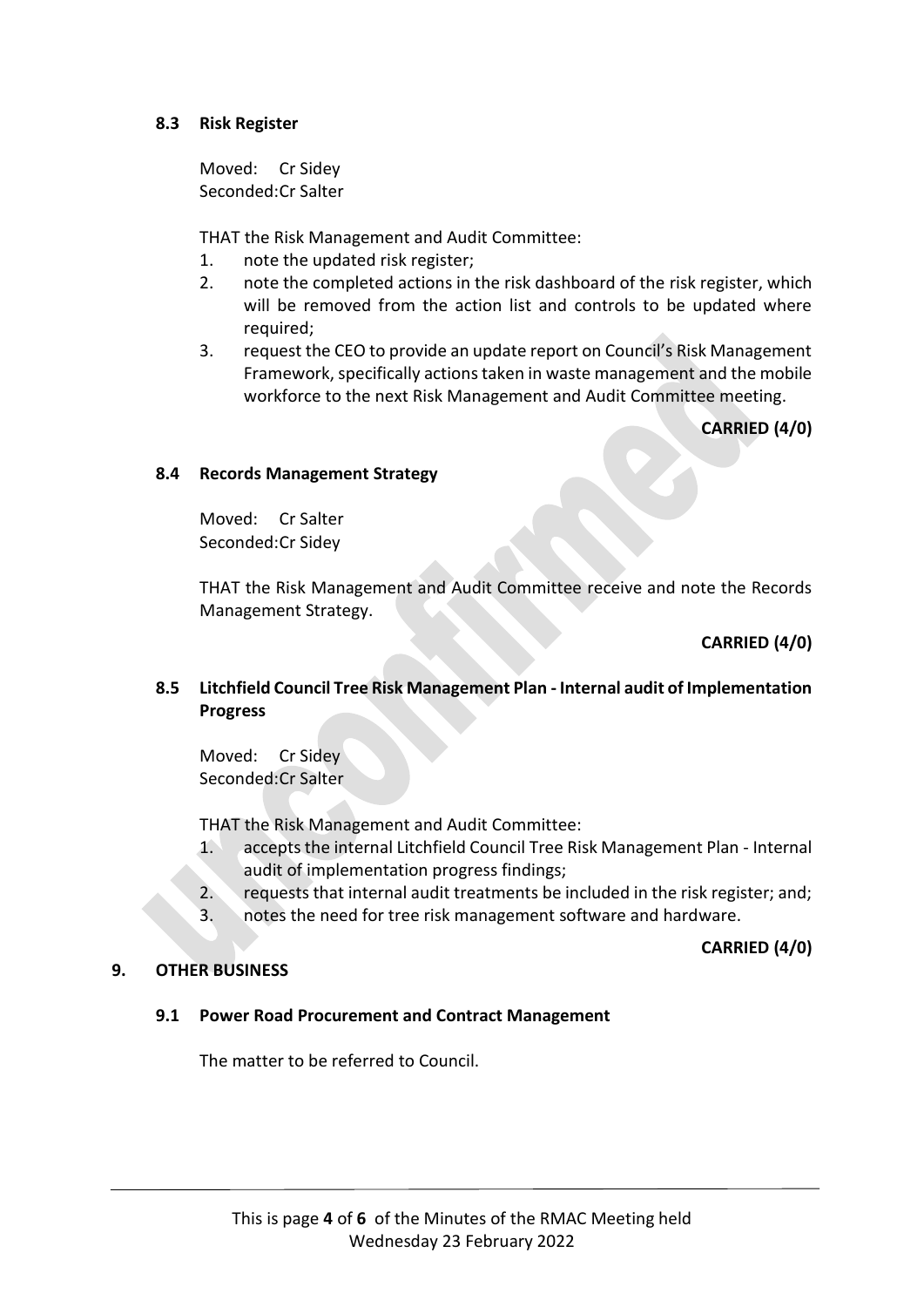#### **9.2 Long Term Financial Plan**

Moved: Chair Seconded: Cr Salter

THAT the Risk Management and Audit Committee receive an update on the CT Management Report and the Long Term Financial Plan model at the next meeting.

**CARRIED (3/0)**

*Cr Sidey left the meeting at 11:43am.*

#### **10. CONFIDENTIAL ITEMS**

Moved: Cr Chair Seconded: Cr Salter

Pursuant to Section 93 of the Local Government Act and Regulation 51 of Local Government (General) Regulations the meeting be closed to the public to consider the following Confidential Items:

#### **10.1 ERP System Upgrade Regulation**

*51(1)(c) – information that would, if publicly disclosed, be likely to: i. cause commercial prejudice to, or confer an unfair commercial advantage on, any person.*

#### **10.2 ICT Security Audit and Improvement Plan Update**

*51(1)(c) – information that would, if publicly disclosed, be likely to: iii. prejudice the security of the council, it's members or staff.*

**CARRIED (3/0)**

*The meeting was closed to the public at 11:48pm.*

Moved: Chair Seconded: Cr Salter

THAT pursuant to Section 93(2) of the Local Government Act 2019 and Regulation 51 of the Local Government (General) Regulations the meeting be re-opened to the public.

**CARRIED (3/0)**

*The meeting moved to Open Session at 12:18am.*